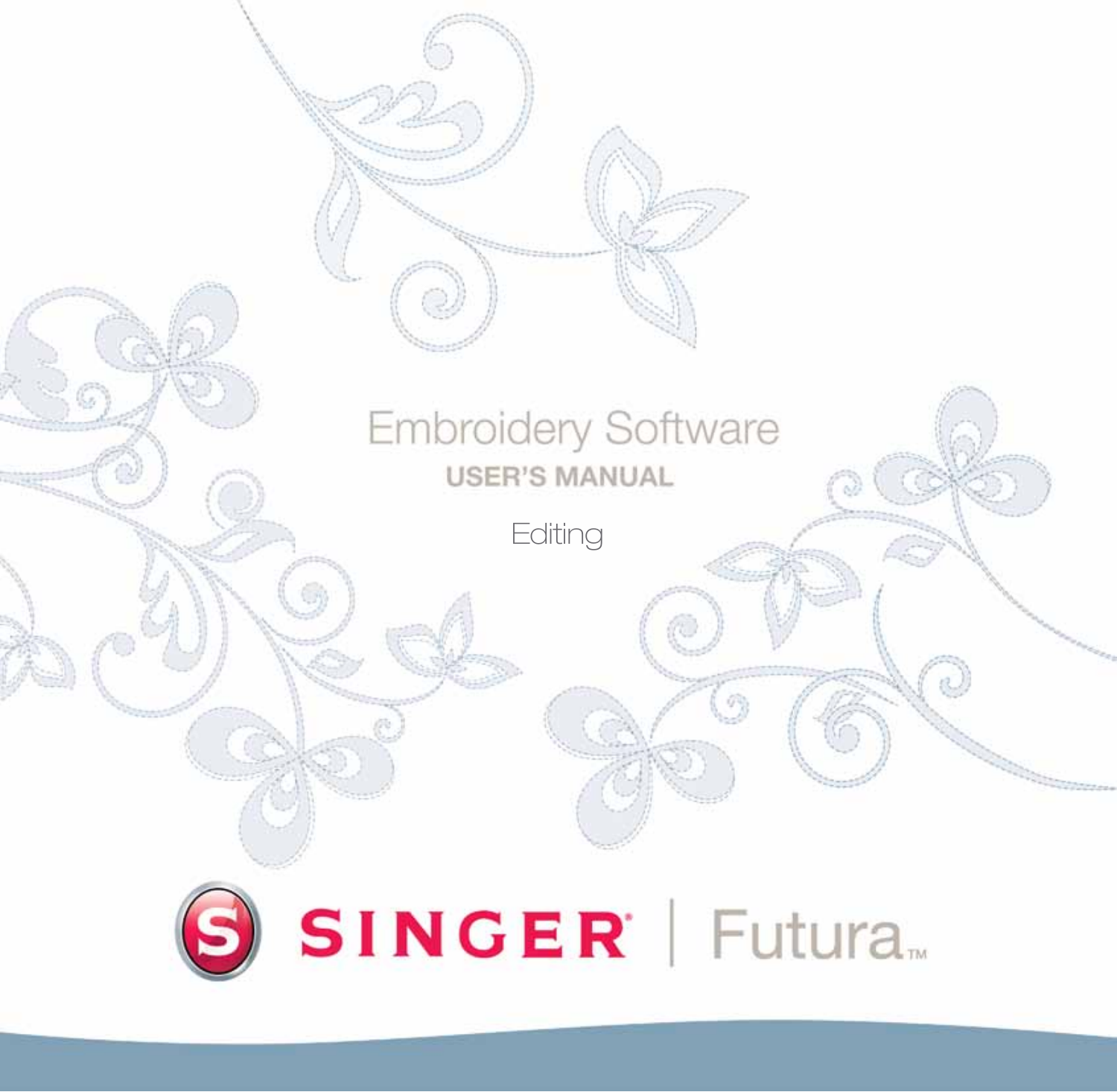Futura 4 - Editing Option - English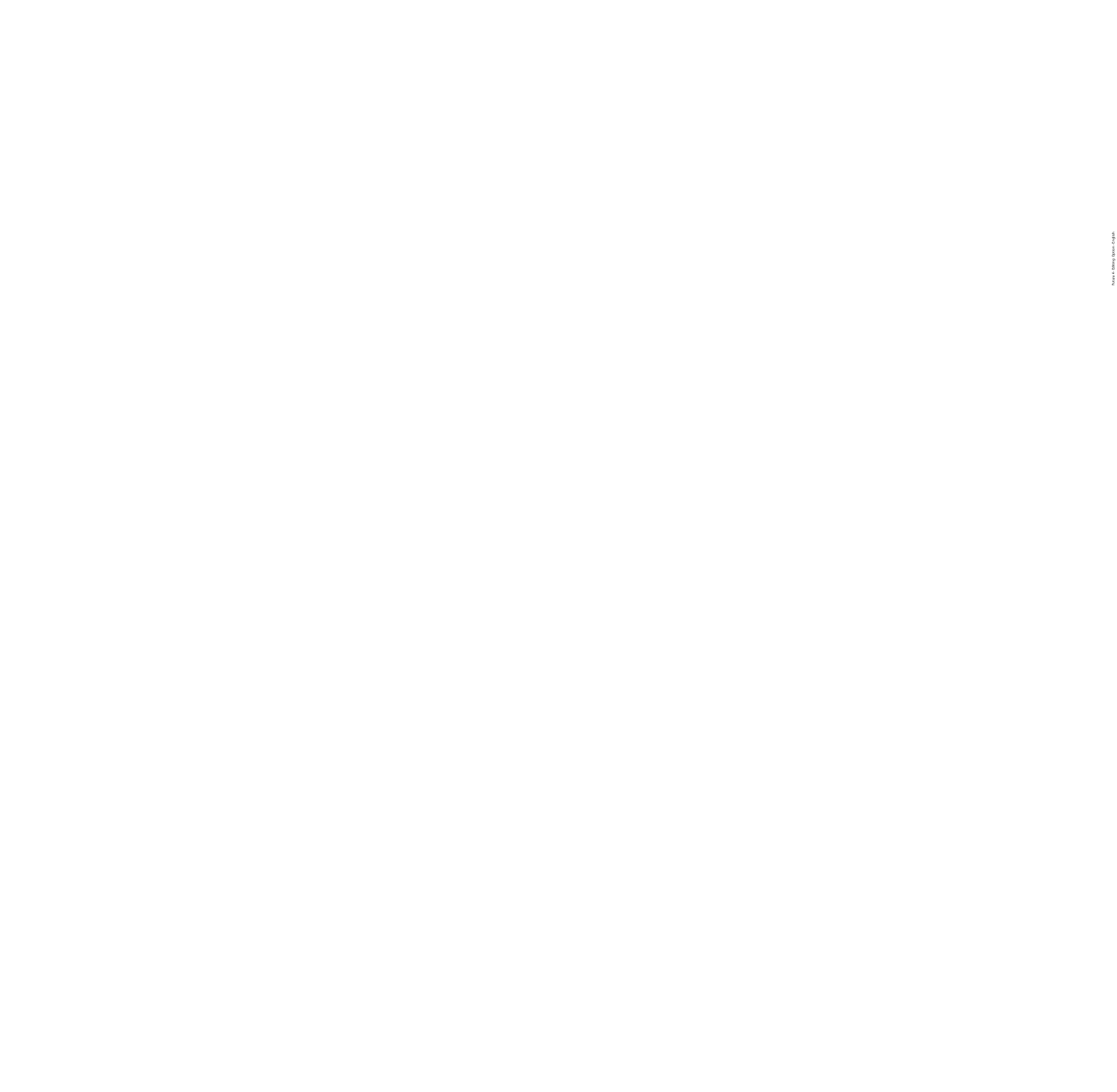# **SINGER** Futura.  $\boldsymbol{\omega}$

# Inside Block Edit

#### Outline Edit

Outline Mode

The features of this software make it possible to Edit or change an embroidery design.

 If a design has been digitized using Software, all of the information of a block (a segment of the design) can be modified. The Outline (the points of the shape), Stitch Angle, Entry/Exit Points, Embroidery Settings, and Stitch Type are all the ingredients that make up a block, and that can be easily changed.



#### *In order to follow along with these guidelines, a .FHE design must be open on-screen.*

Futura 4 - Editing Option - English 3-01

*Notice that the cursor (symbol) changes when over a point or line.*



*Editing can also very successfully be applied to the result generated by the optional FUTURA products like 'AutoPunch' and 'HyperFont'*

The points can be moved on any object even after stitches have been applied.

*To move, add, or delete points in Outline Mode*

| <b>Step</b> | <b>Action</b>                        | <b>Result</b>                 |
|-------------|--------------------------------------|-------------------------------|
| >1          | Select <b>Editing</b> > icon.        | The Editing toolbar will      |
|             |                                      | open.                         |
| >2          | Click on block to be changed.        | The block will be highlighted |
|             |                                      | with original stitch points.  |
| >3          | <b>Click and drag</b> on any point   |                               |
|             | to <b>move</b> to a new position.    |                               |
| >4          | Right-click and select <b>Insert</b> |                               |
|             | <b>Point</b> and <b>click</b> in the |                               |
|             | desired position (between            |                               |
|             | points, etc.) to add a point.        |                               |
| >5          | Right-click and select Delete        |                               |
|             | <b>Point</b> (after clicking on      |                               |
|             | a point). Continue to hit            |                               |
|             | Delete on the keyboard to            |                               |
|             | delete points sequentially.          |                               |
|             |                                      |                               |

Continues >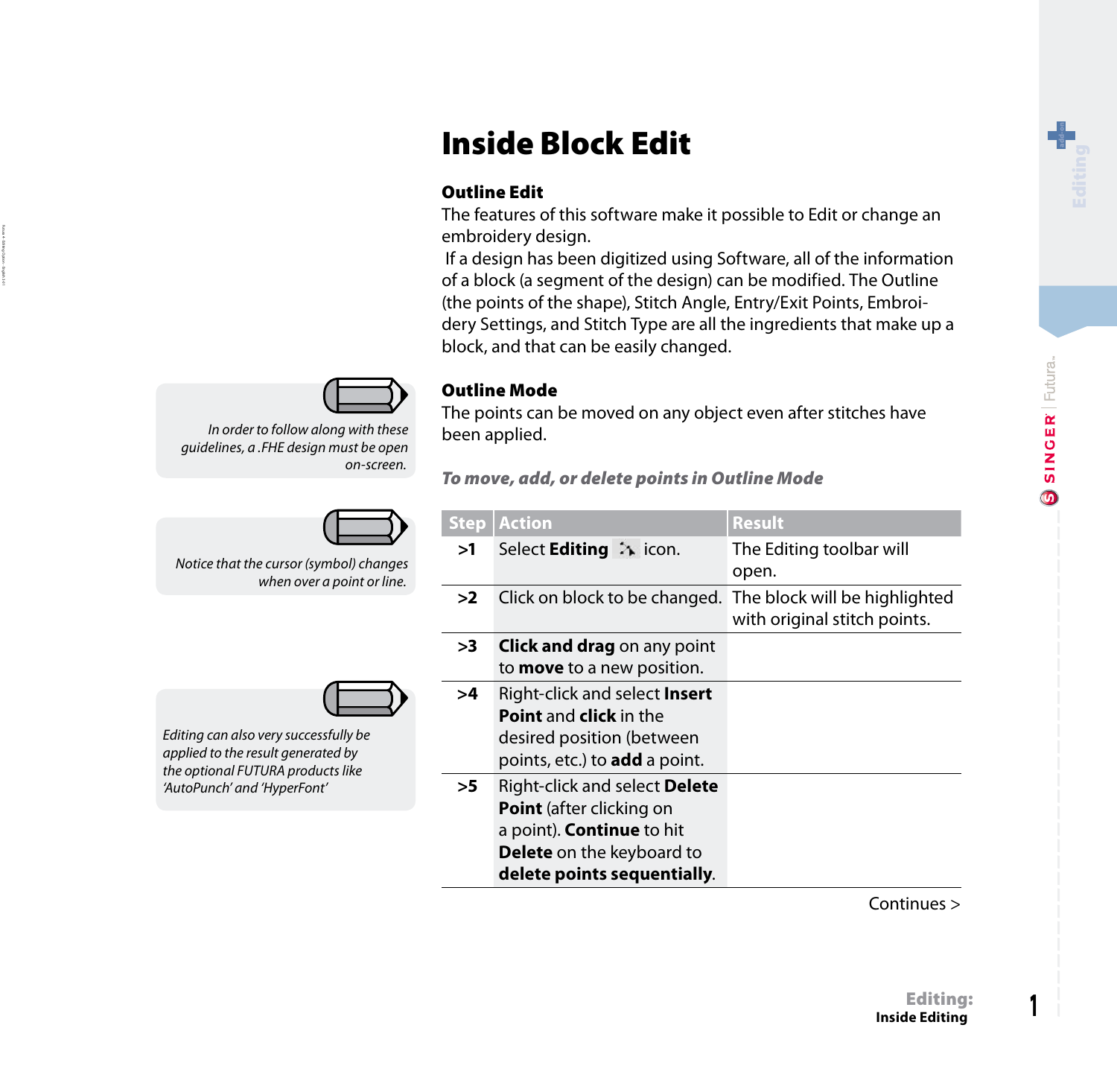



*Holding the space bar down will allow you to use the mouse to scroll on the working area of the software.*

Futura 4 - Editing Option - English



*The line (between two points) can also be moved!*

*Image 1 Move points on outline.*

#### Stitch Angle

The Stitch Angle can be changed, adding interest and variation to the design.

#### *To change the Stitch Angle*

| <b>Step</b> | <b>Action</b>                                                                         | <b>Result</b>                                                |
|-------------|---------------------------------------------------------------------------------------|--------------------------------------------------------------|
| >1          | Select <b>Editing</b> $\lambda$ icon.                                                 | The Editing toolbar will<br>open.                            |
| >2          | Click on block to be changed.                                                         | The block will be highlighted<br>with original input points. |
| >3          | Choose <b>Stitch Angle</b> from<br>the Edit drop-down list.                           |                                                              |
| >4          | Click <b>blue line</b> on either end<br>(that represents the <b>stitch</b><br>angle). |                                                              |
| >5          | <b>Swing</b> line to the desired<br>angle.                                            |                                                              |
| >6          | Select Stitch It from editing<br>toolbar.                                             | The stitches will regenerate<br>with change.                 |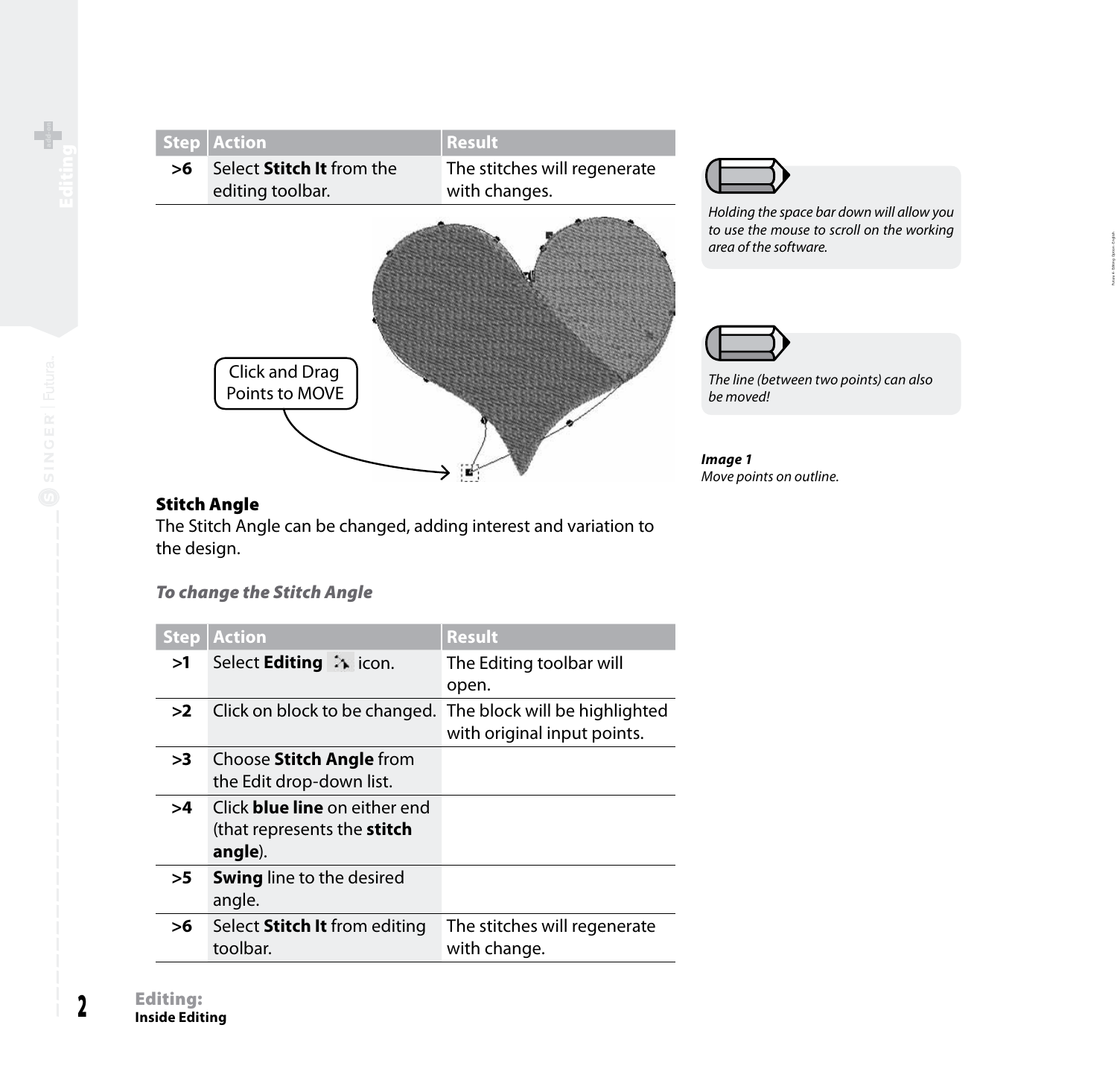#### Entry/Exit Points

It is also possible to change the location of the Entry and/or Exit points – where the 1st stitch **enters**, and the last stitch **leaves** the shape. Smooth-running embroidery has a carefully plotted path.

*To change the Entry/Exit Point(s):*



*Points, Stitch Angle, and Entry/Exit points can all be changed at once (before applying "Stitch It") without changing the Editing Mode in the list. The mode will change if either of the options is clicked.*

Futura 4 - Editing Option - English 3-01

| <b>Step</b> | <b>Action</b>                                                                     | <b>Result</b>                                                          |
|-------------|-----------------------------------------------------------------------------------|------------------------------------------------------------------------|
| >1          | Select <b>Editing</b> $\lambda$ icon.                                             | The Editing toolbar will<br>open.                                      |
| >2          | Click on the <b>block</b> to be<br>changed.                                       | The block will be highlighted<br>with original input informa-<br>tion. |
| >3          | Choose Entry & Exit Point<br>from the <b>Edit</b> drop-down list.                 |                                                                        |
| >4          | <b>Click and drag the Entry</b><br>and/or <b>Exit</b> point to a new<br>location. |                                                                        |
| >5          | Select Stitch It.                                                                 | The stitches will regenerate<br>with change.                           |
|             |                                                                                   |                                                                        |

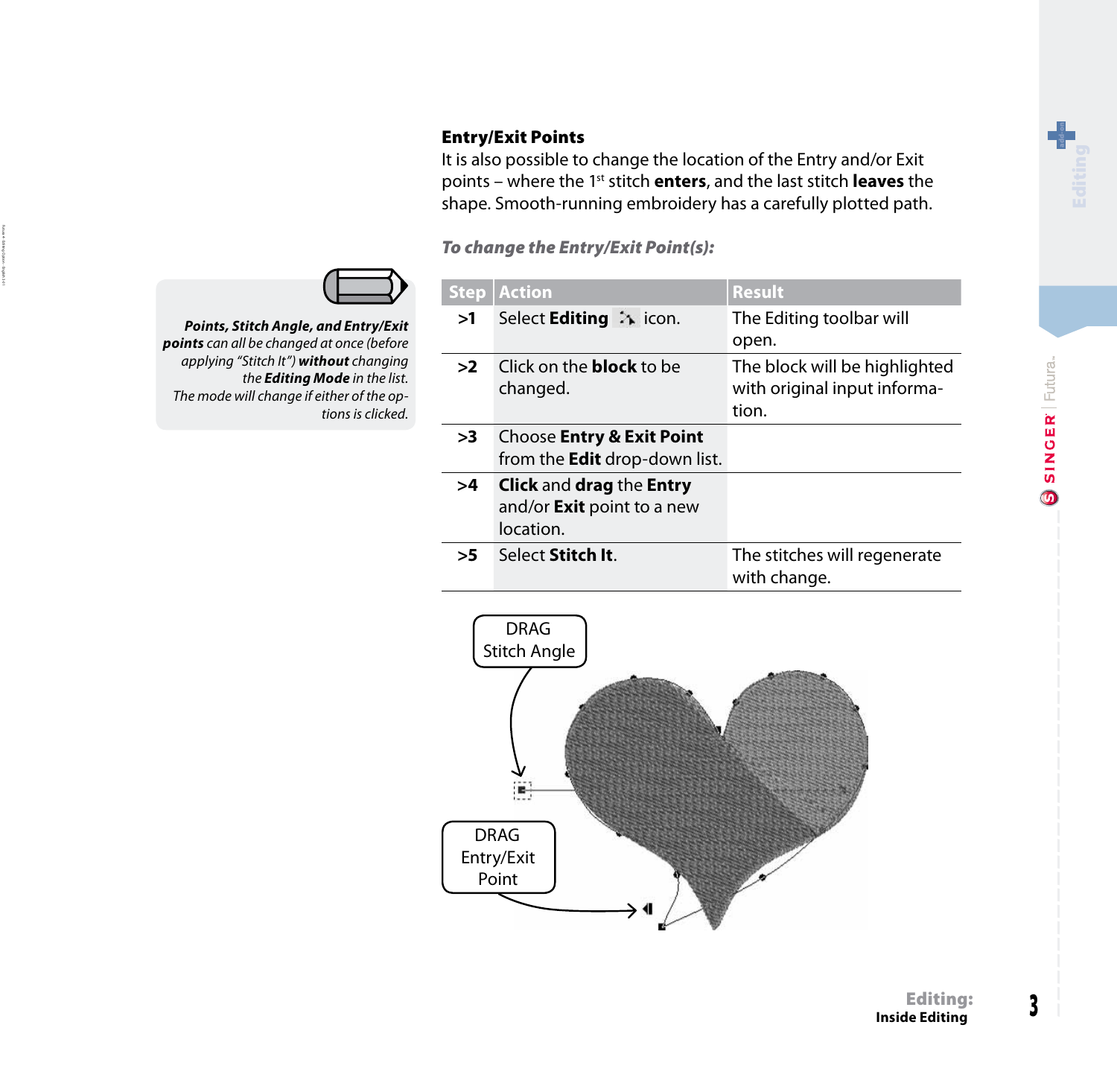#### Embroidery Settings in Editing mode

Other factors, such as **Density**, **Underlay**, **Stitch Type** and their relative **Embroidery Settings** can be changed **after stitches have been applied**.

Futura 4 - Editing Option - English

*Changing Embroidery Settings in Editing mode* Changing the Embroidery Settings of any block in Editing only requires one additional step from the procedure of **using Embroi dery Settings** - That is to **be active in Editing mode** . **The Additional Step for Embroidery Settings changes in Editing mode.**

| <b>Step</b> | <b>Action</b>                                                                                         | <b>Result</b>                                                          |
|-------------|-------------------------------------------------------------------------------------------------------|------------------------------------------------------------------------|
| >1          | Select Editing > icon.                                                                                | The Editing toolbar will<br>open.                                      |
| >2          | Click on the <b>block</b> to be<br>changed.                                                           | The block will be highlighted<br>with original input informa-<br>tion. |
| >3          | <b>Right-click</b> and select<br><b>Embroidery Settings and</b><br>choose/change any catego-<br>ries. |                                                                        |
| >4          | Select <b>Apply</b> at the bottom<br>of the Embroidery Settings<br>box.                               | The stitches will regenerate<br>with change(s).                        |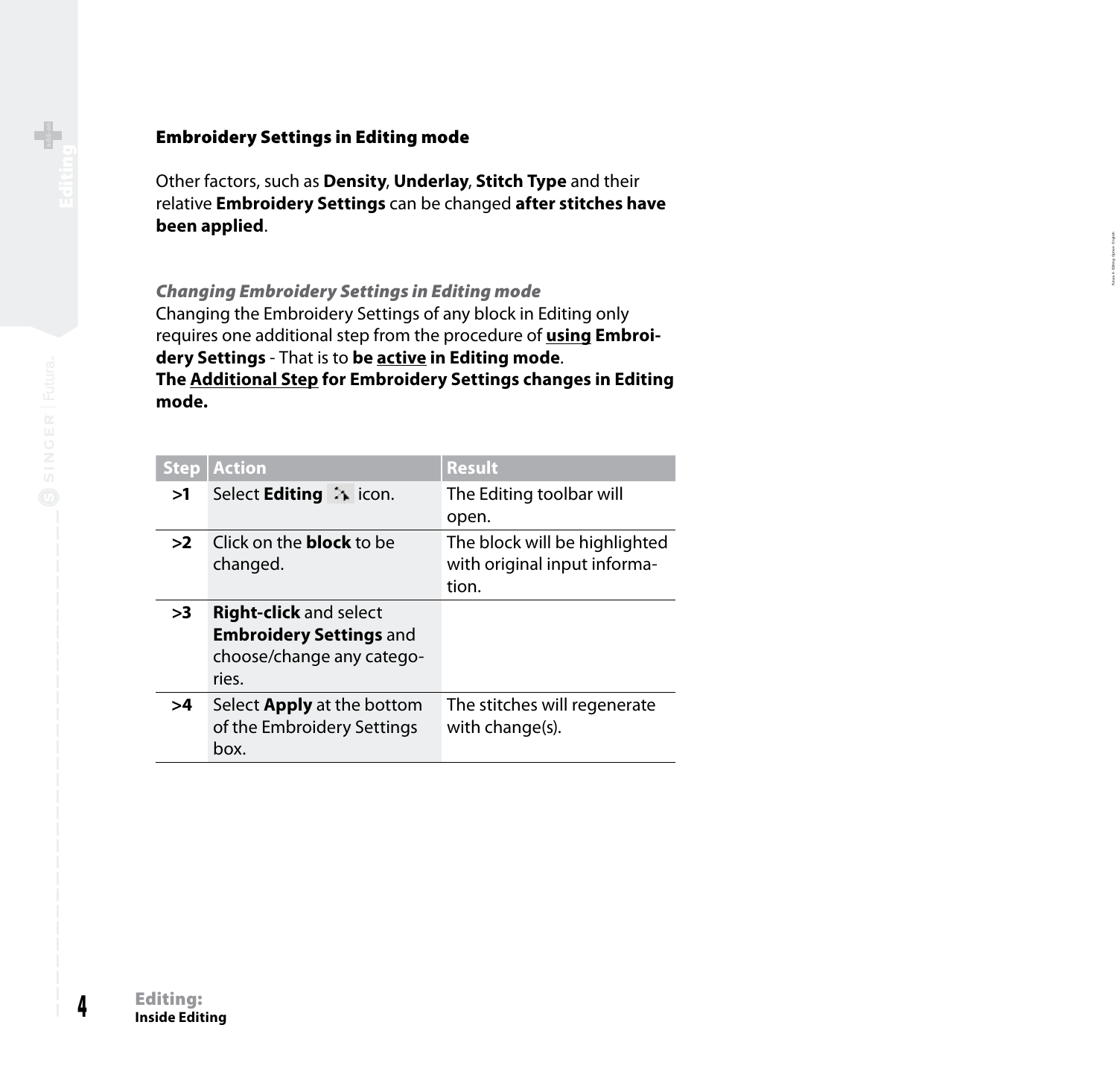

Futura 4 - Editing Option - English 3-01

#### *Changing Preset Fabric in Editing Mode*

| <b>Step</b> | <b>Action</b>                   | <b>Result</b>                 |
|-------------|---------------------------------|-------------------------------|
| >1          | Select Editing > icon.          | The Editing toolbar will      |
|             |                                 | open.                         |
| >2          | Click on <b>Block</b> to change | Original input points will be |
|             | <b>Fabric Settings.</b>         | highlighted.                  |
| >3          | Right-click and choose Em-      | Embroidery Settings box will  |
|             | broidery Settings from the      | open with relevant settings.  |
|             | pop-out menu.                   |                               |
| >4          | Click (any) category and        | The category will be high-    |
|             | type desired value.             | lighted for change.           |
| >5          | Choose apply.                   | The selected block will re-   |
|             |                                 | generated with changes.       |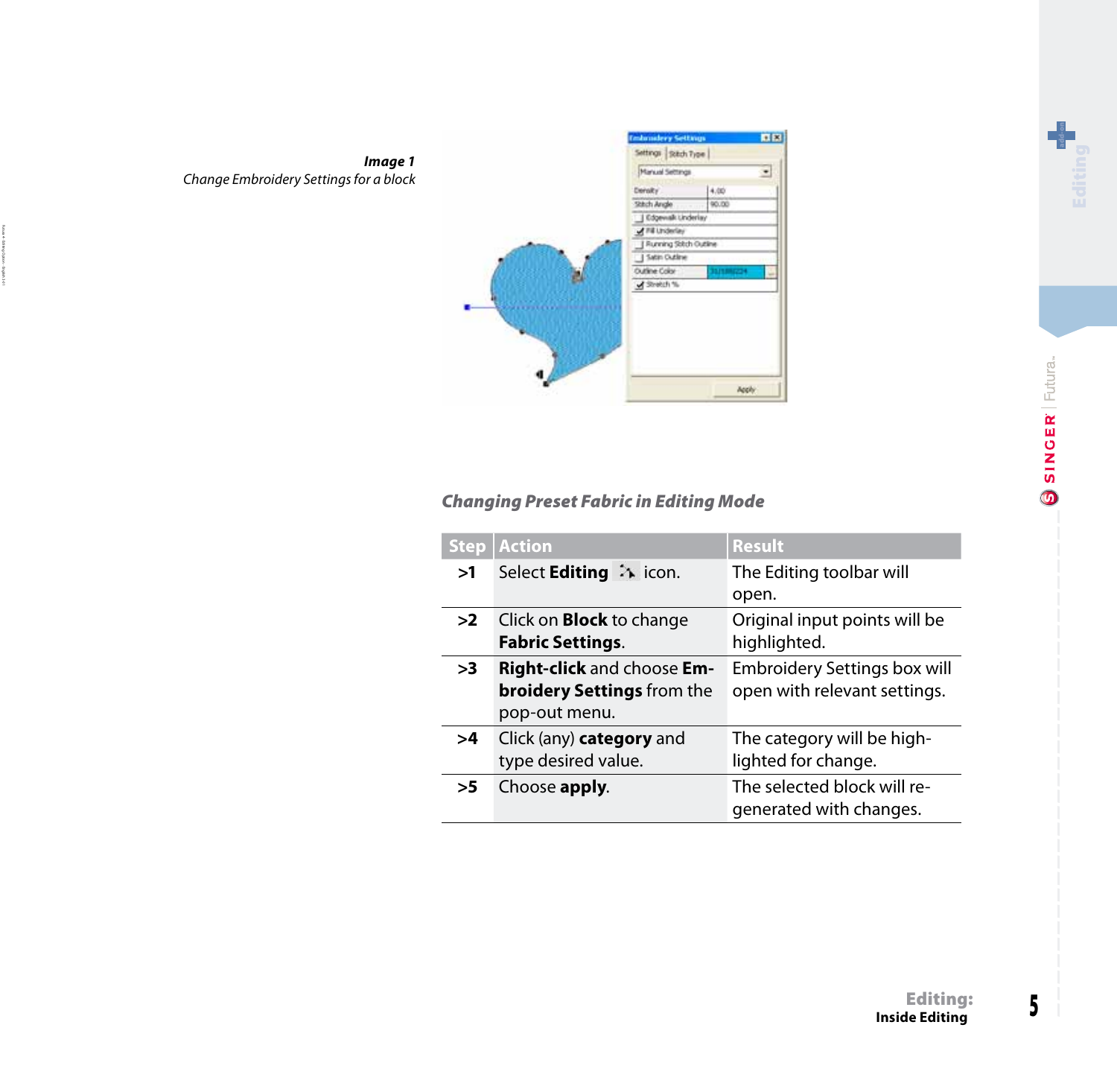Changing the Stitch Type of any block in Editing only requires one additional step from the procedure of **using Stitch Types** - That is to be **active in Editing mode**. See **"Inside Stitch Types"**.  **The additional Step for changing Stitch Type in Editing mode.**

Futura 4 - Editing Option - English

| <b>Step</b> | <b>Action</b>                                                                                              | <b>Result</b>                                                          |
|-------------|------------------------------------------------------------------------------------------------------------|------------------------------------------------------------------------|
| >1          | Select Editing > icon.                                                                                     | The Editing toolbar will<br>open.                                      |
| >2          | Click on the <b>block</b> to be<br>changed.                                                                | The block will be highlighted<br>with original input informa-<br>tion. |
| >3          | <b>Right-click and select Em-</b><br>broidery Settings/Stitch<br><b>Types</b> and choose from the<br>list. |                                                                        |
| >4          | Select <b>Apply</b> at the bottom<br>of the Embroidery Settings<br>box.                                    | The stitches will regenerate<br>with new Stitch Type.                  |



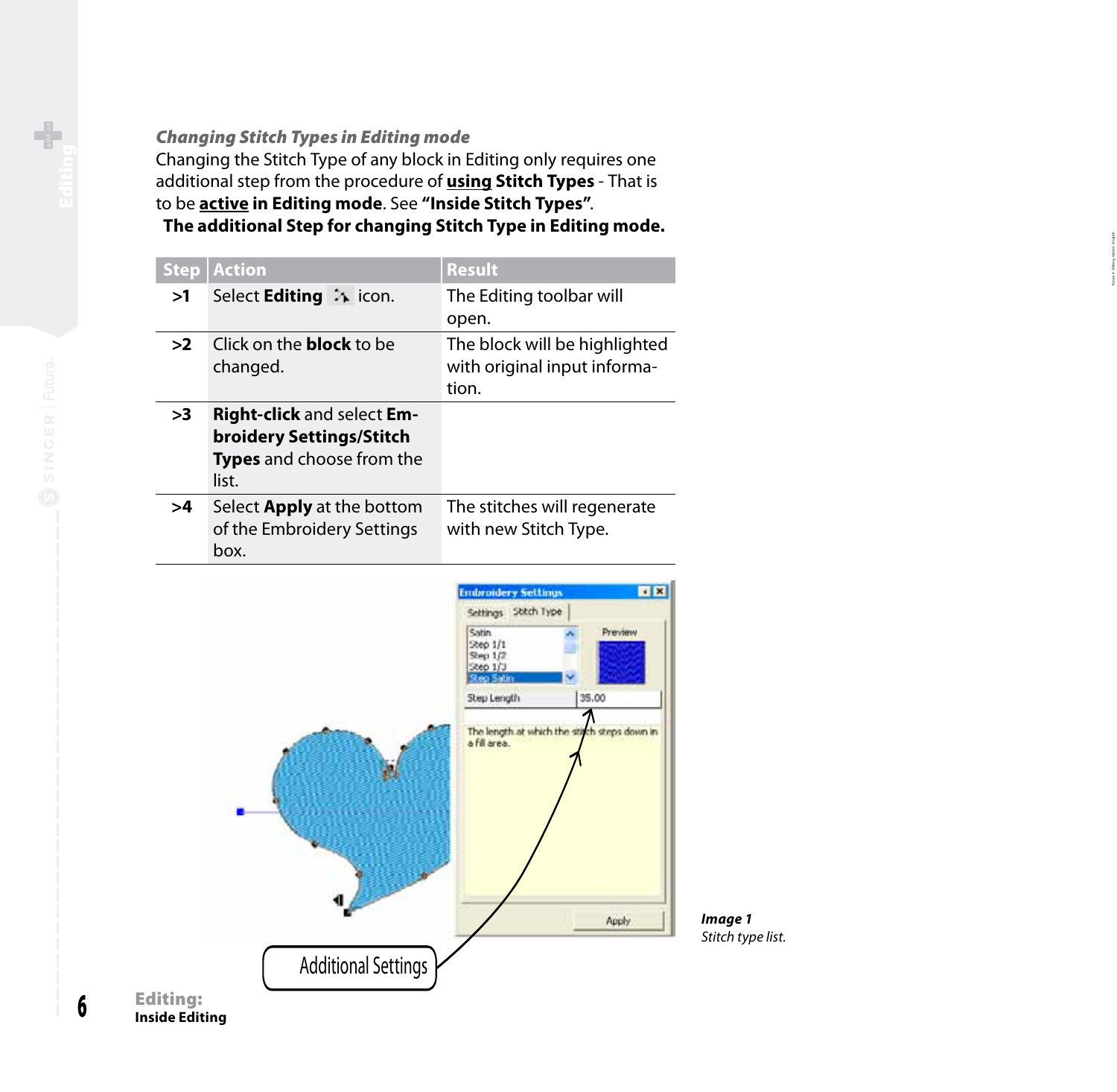# **SINGER** Futura.  $\overline{\mathbf{O}}$

# Inside Embroidery settings

The 'Embroidery settings' is the basic dialogue from within the software related to editing the embroidery settings of any block, it can be considered as the 'embroidery core' of the software.

This window allows editing and alteration of all embroidery attributes of one (or more than one) embroidery blocks, settings that can be changed include :

**Density** - to change the density of a block

**Stitch angle** (for complex fill blocks) – to give in specific angle for a complex fill block

**Underlay** – to add Underlay to a block.

There are various types of underlay :

Futura 4 - Editing Option - English 3-01

- *Central underlay* adds a central running stitch to the block (only available for column blocks)
- *Edgewalk underlay* adds a perimetric underlay to the block
- *Fill underlay* ads a 'zig-zag' fill underlay to the block

**Running/Satin outline** – to add automatic outline, either running stitch or satin around one block.

There is also the option to assign a different 'Outline color' to the automatic outline.

**Short stitches** – for column blocks, to insert short stitches in difficult (usually curve) areas where many stitches gather together on a close spot, and this way 'lighten up' the specific areas and achieve a better result.

**Stretch** – to stretch the stitches of block further outside their original outline, to compensate for any push/pull effect of the fabric that it will be embroidered on.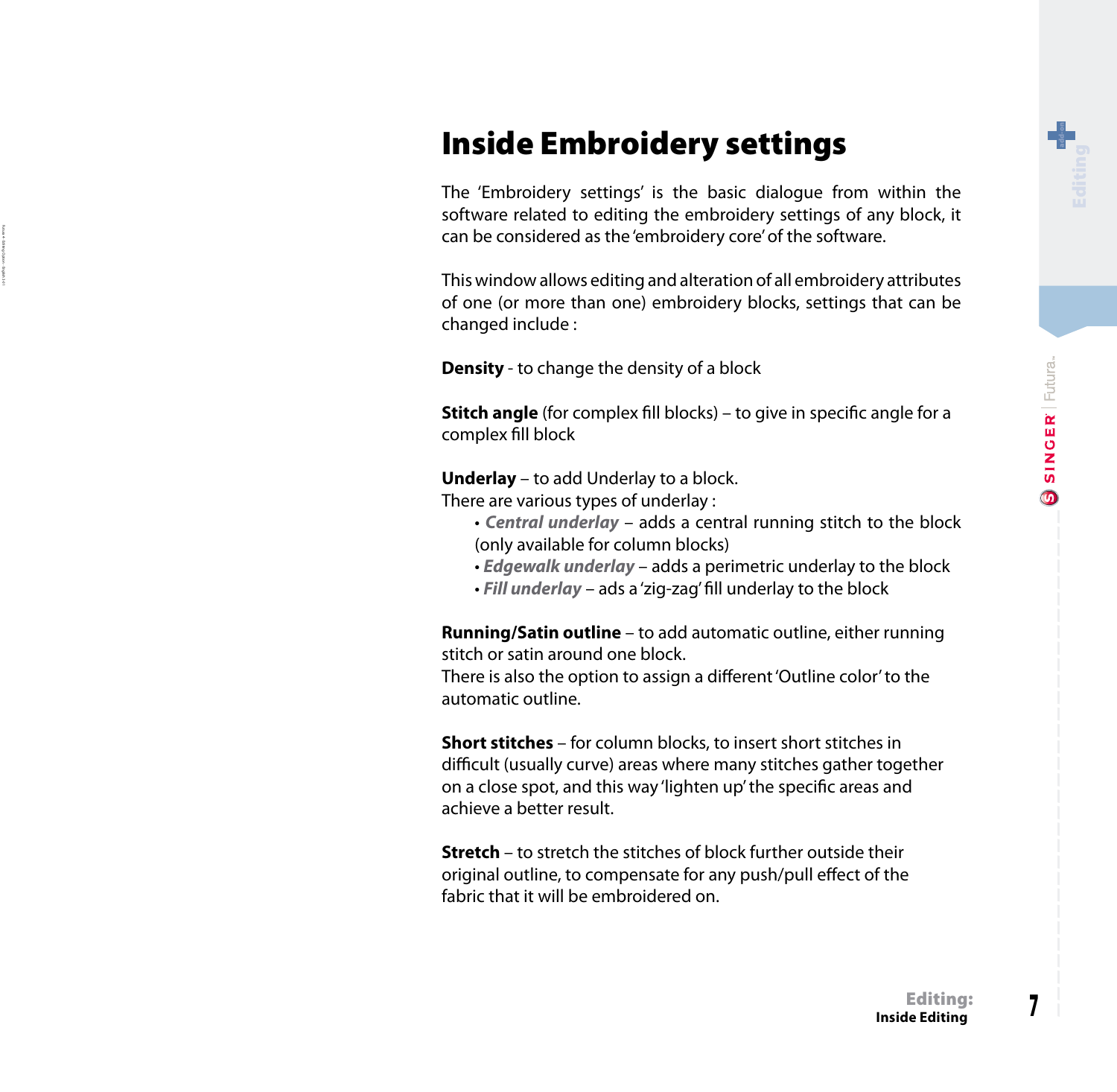The same window also allows for call and use of the 'Preset fabrics' which automatically apply a set of fabric specific values to the various embroidery settings, while even these proposed values can then be further edited.

The standard way of editing the 'Embroidery settings' is by selecting each desired block and editing it's settings, then click on 'Apply' to have the changes take effect.

| <b>Embroidery Settings</b>     |           |
|--------------------------------|-----------|
| Settings   Stitch Type         |           |
| Manual Settings                |           |
| Density                        | 4.00      |
| Stitch Angle                   | 90.00     |
| Edgewalk Underlay              |           |
| Fill Underlay                  |           |
| Running Stitch Outline         |           |
| Satin Outline<br>Outline Color | 248/23/68 |
| Stretch %                      |           |
|                                |           |
|                                |           |
|                                |           |
|                                |           |
|                                |           |
|                                |           |
|                                | Apply     |



*You can have the 'Embroidery settings window open at all time while working or you can set it to 'roll up' each time the mouse is being moved away from it. Choose the way which comforts you while working.*

Futura 4 - Editing Option - English

In case a stitch format design is opened (like .dst, which contains no 'block outline' information) and parts of it selected, the Embroidery settings window will display more generic information on the design or parts of the design selected, such as : Dimensions , number of stitches and list of colors.

| <b>Embroidery Settings</b>                 | $\blacksquare$ |
|--------------------------------------------|----------------|
| Design Information:                        |                |
| Dimensions:<br>550.00 x 735.00 (WxH 0.1mm) |                |
| Number of stitches: 2114                   |                |
| Colors                                     |                |
| 621/3 659/1                                |                |
|                                            |                |



*As described, the 'Embroidery settings' window can only display the above information when block(s) of the design that contain outline information are selected – that is blocks that originated from the automated wizards (like AutoPunch and HyperFont) or as a result of a 'Stitch to Block' conversion.*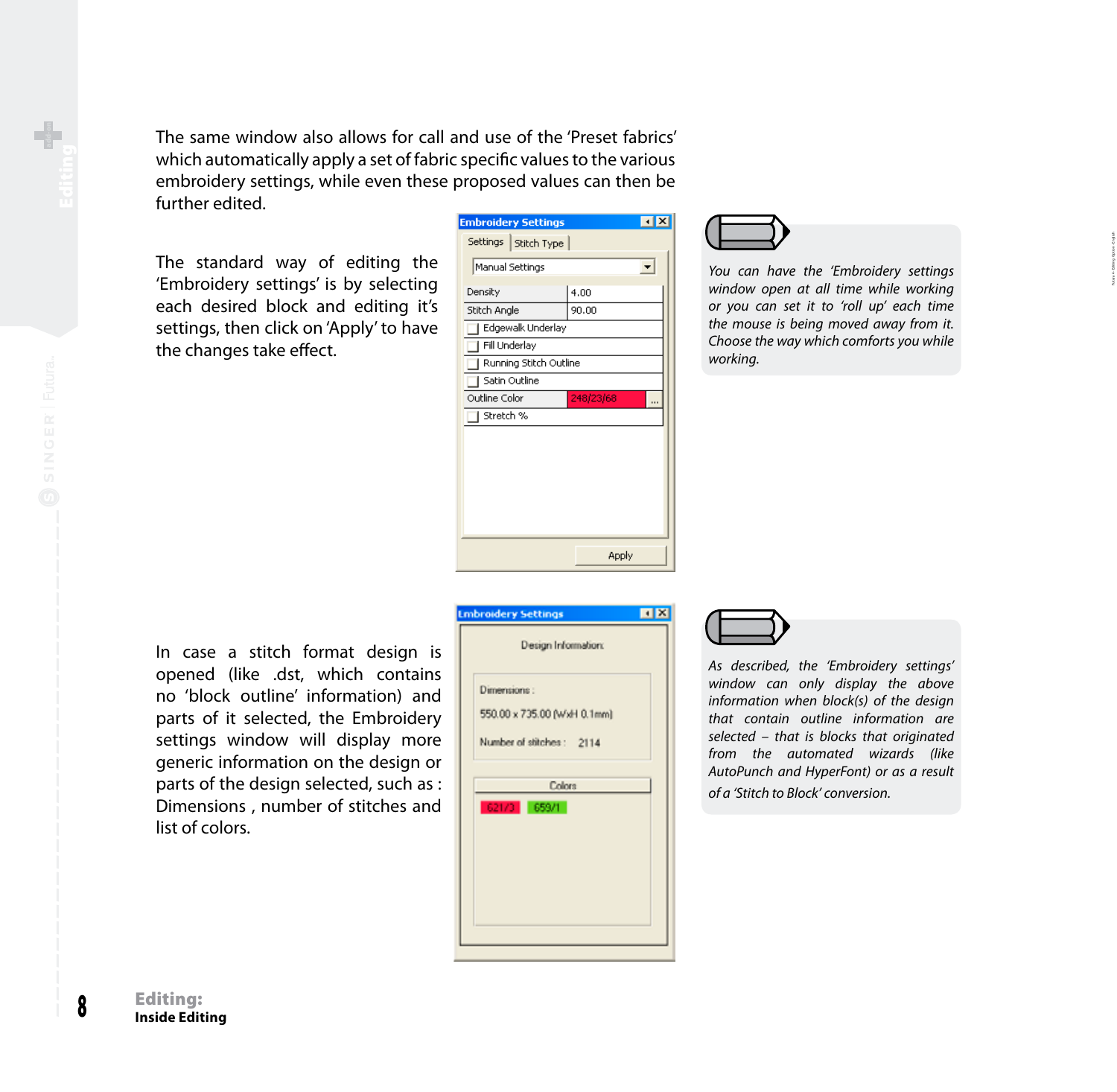# Inside Edit Preset Fabric

**Preset Fabric** are the factory preset **Embroidery Settings** for particular types of fabrics or apparel. There are two ways in which use **Preset Fabric** – **before digitizing a segment and after digitizing a segment**, in **Editing Mode**.

#### How to use Edit Preset Fabric

| <b>Step</b> | <b>Action</b>                                                                          | <b>Result</b>                                                           |
|-------------|----------------------------------------------------------------------------------------|-------------------------------------------------------------------------|
| >1          | Select <b>Editing</b> $\lambda$ icon.                                                  | The Editing toolbar will<br>open.                                       |
| >2          | Click on the <b>block</b> to be<br>changed.                                            | The block will be highlighted<br>with original input informa-<br>tion.  |
| >3          | Right-click and choose <b>Em-</b><br><b>broidery Settings</b> from the<br>pop-up menu. |                                                                         |
| >4          | Select <b>Preset Fabric</b> tab.                                                       | A Select Fabric dialogue box<br>will open.                              |
| >5          | Select Garment (of your<br>choice) from left-hand<br>column.                           |                                                                         |
| >6          | Select <b>Type</b> from the right-<br>hand column.                                     |                                                                         |
| >7          | Click <b>Ok</b> .                                                                      | The Embroidery Settings box<br>will open with current fabric<br>values. |

*Preset Frabric settings can also be used to apply to the whole of the design. From the menu item 'Design' choose the* 

*option 'Apply fabric'.*

Futura 4 - Editing Option - English 3-01



*If the values of Preset Fabric are not giving the desired results, choose "Manual Settings" (though Editing Mode) and adjust as required.*

These settings are only suggestions. There are many factors that come into play when putting an embroidery design onto apparel. The **Embroidery Settings** that appear (after a fabric is chosen) can be changed.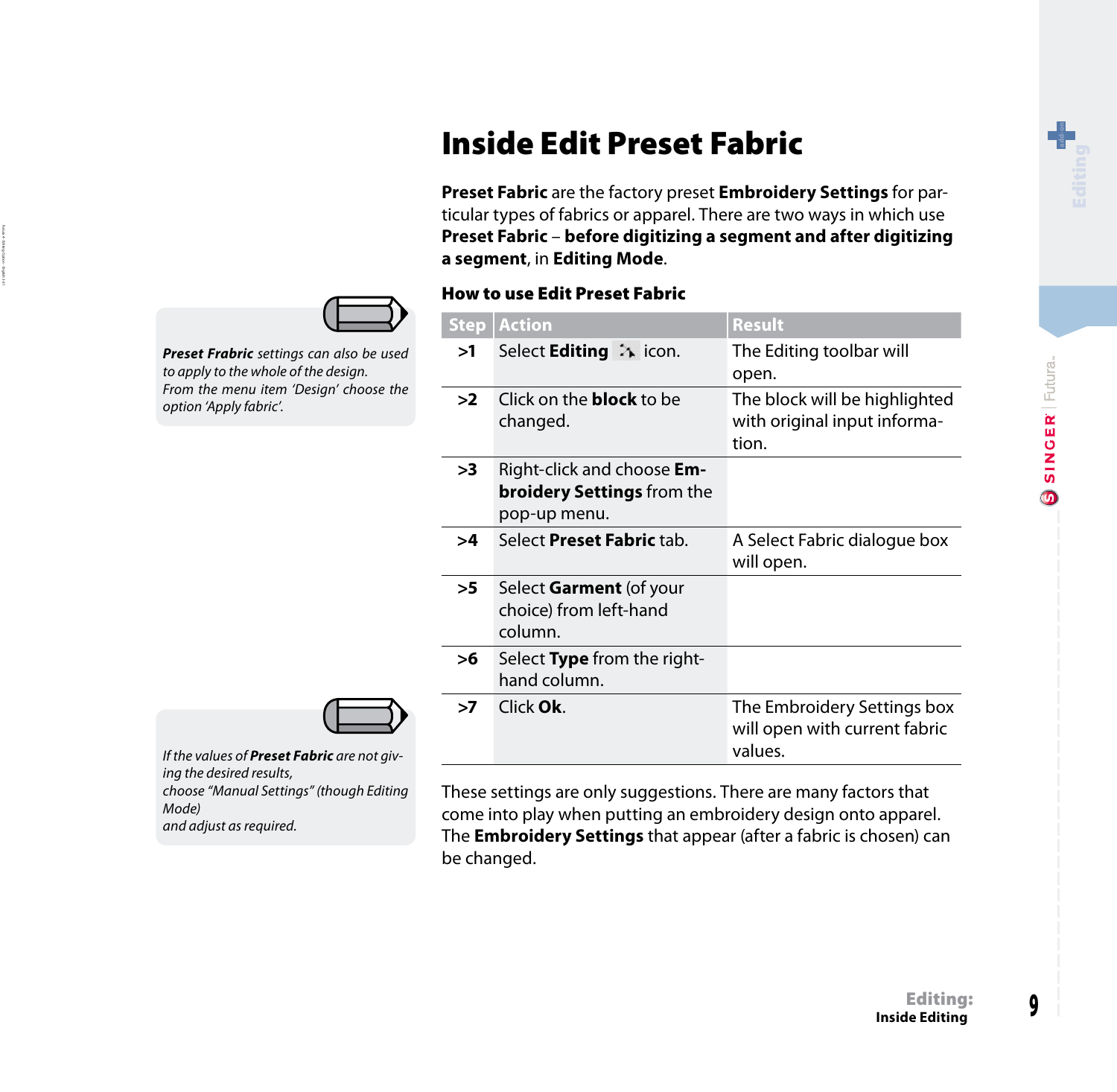#### *Modify Settings*

As you experiment and learn the meaning of the categories in Embroidery Settings, you may want to make minor changes.

#### *Apply*

To activate any/all changes made within the Embroidery Settings dialogue box, select **Apply** at the bottom of the dialogue box.

#### *Select to 'Change Parameters'*

This option allows for editing of embroidery settings of multiple blocks.

Select the desired blocks, click the right mouse button and choose to 'Change Parameters'.

The changes performed to the values of the embroidery settings will apply to all of the select blocks.

## Inside Edit Lettering

Text created from within the Software can be edited in two ways,

• either by editing the outlines of the text objects, following the guidelines provided above for 'Outline Edit'.

• or by going one step further to edit all attributes of the text in the 'wireframe' mode from within the lettering environment. Simply click on 'OutlineEdit', select the text and click on the button.



The change of values to embroidery settings will only apply to block(s) that correspond to a particular embroidery setting, for example it is not possible to change 'density' to a running stitch block, as this type of block does not relate to such a value.

Futura 4 - Editing Option - English



All editing options presented can also be applied to text objects.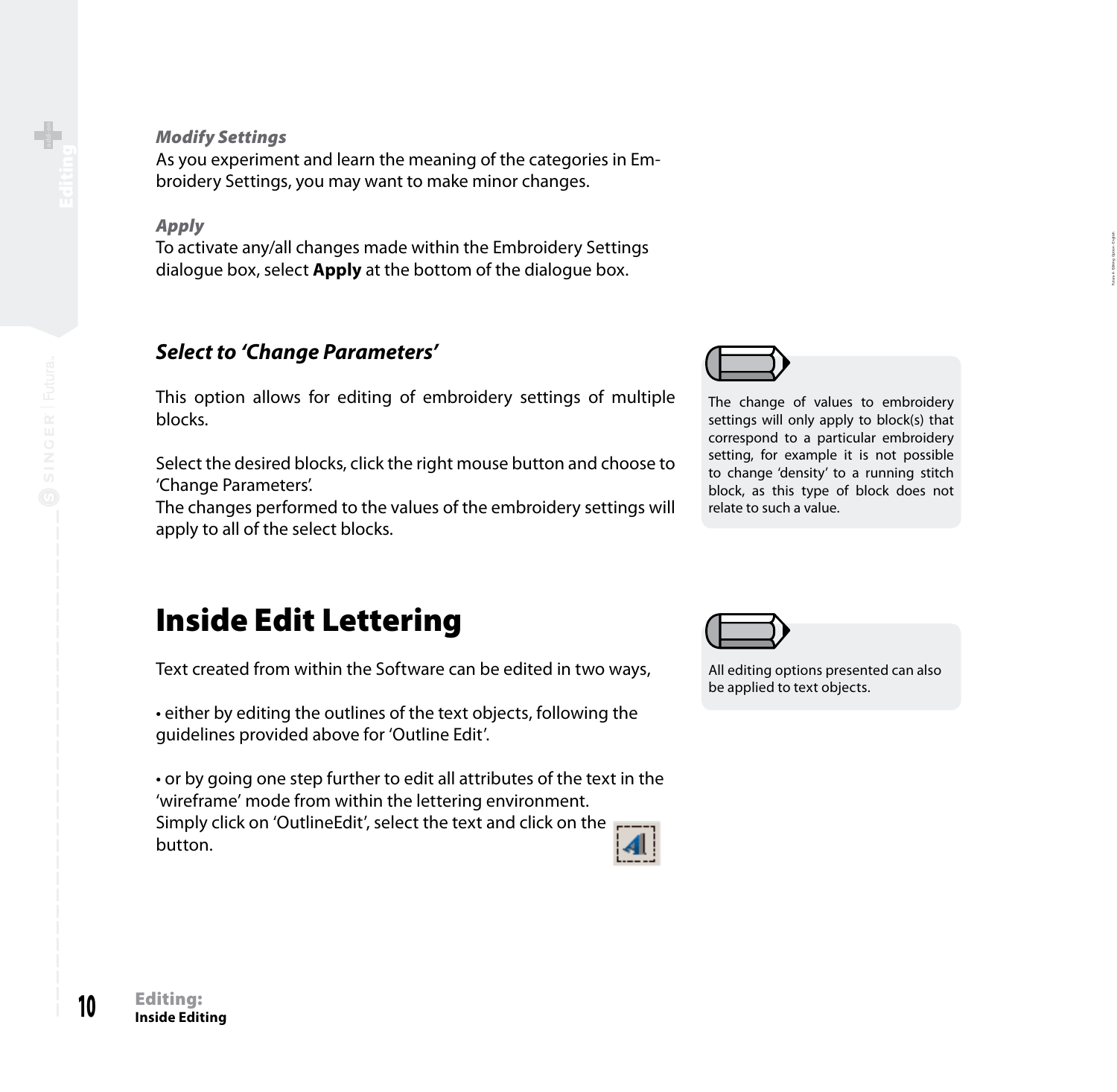# SINGER<sup>I</sup> Futura.

# Inside Stitch Types

Futura 4 - Editing Option - English 3-01

**Stitch Types** offer creative options for digitizing. While the traditional (default) **Stitch Type** for **Freeform**, for example, "Step Satin" is Fill; texture and interest may be obtained by selecting a different style of stitches such as **"Random"**. Choosing a special Stitch Type is up to **you**, the user.

| <b>Step</b> | <b>Action</b>                                                                    | <b>Result</b>                                                |
|-------------|----------------------------------------------------------------------------------|--------------------------------------------------------------|
| >1          | Choose 'Edit' and select a<br>block.                                             |                                                              |
| >2          | Right-click and select Em-<br><b>broidery Settings</b> from the<br>pop-out menu. | The floating Embroidery Set-<br>tings box will open.         |
| >3          | Select Stitch Type tab.                                                          | A list of available Freeform<br>Stitch Types will appear.    |
| >4          | Select a <b>type</b> from the<br>column.                                         |                                                              |
| >5          | Select <b>Apply</b> at the bottom.                                               | The selected Stitch Type will<br>fill the <b>next</b> shape. |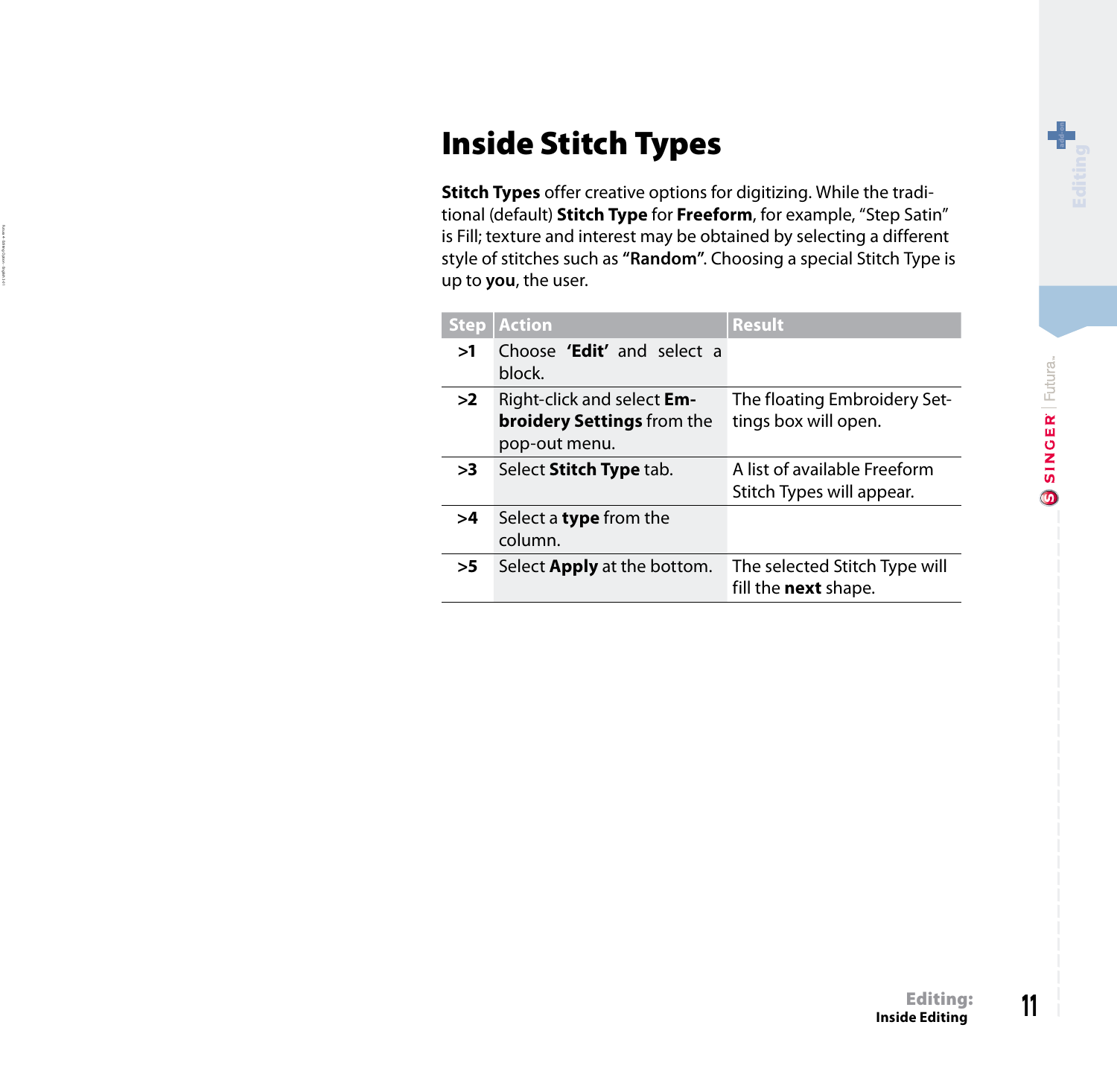#### Stitch Type Values

Each of the **Stitch Types** also has associated **values** that are unique. The **Default values** create quality stitching. Experiment with the values to create different effects.

To change any of the values, simply highlight the category, and type the new value.

Futura 4 - Editing Option - English

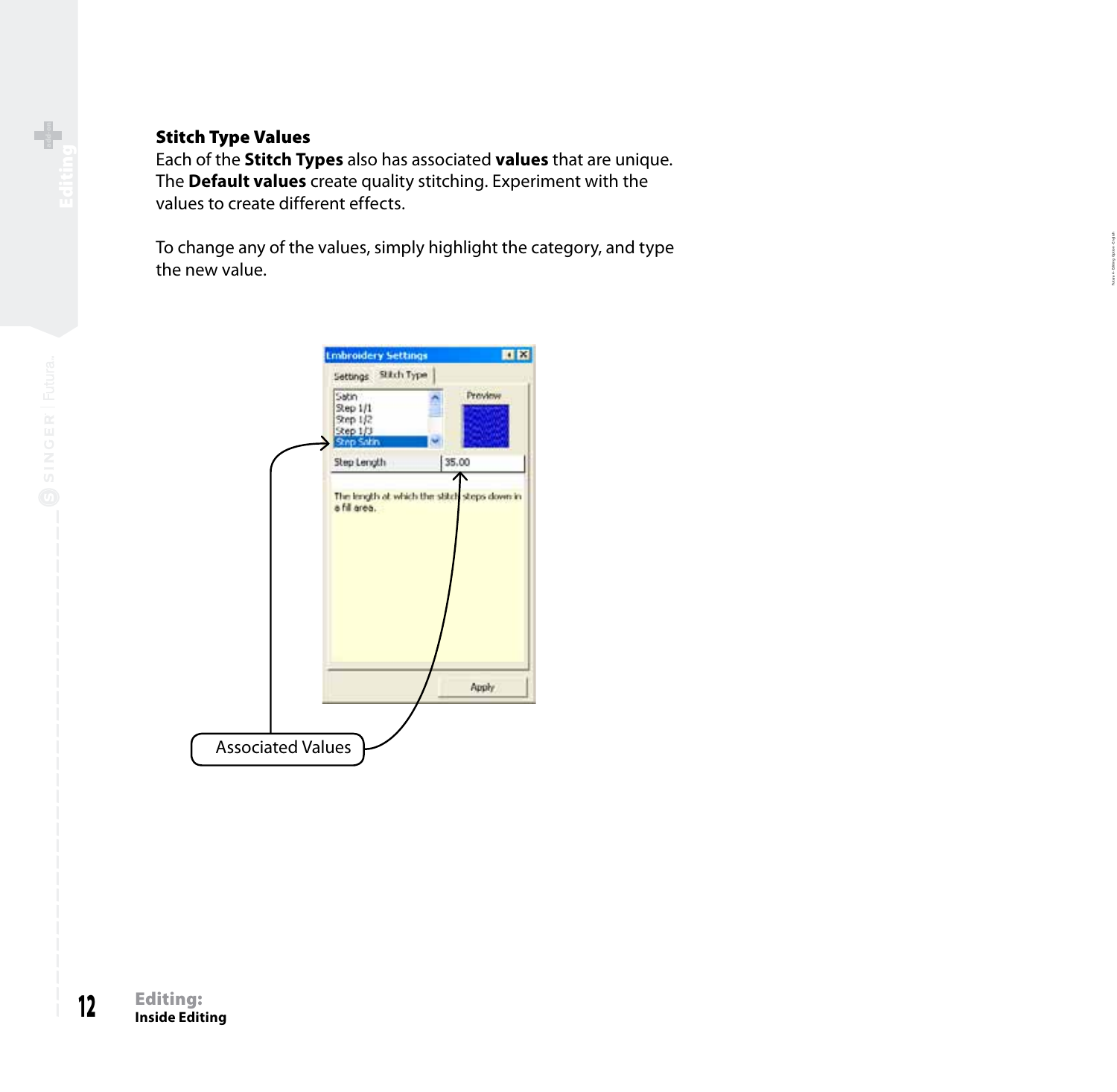# **SINGER** Futura.  $\ddot{\bm{\theta}}$

#### Freeform Stitch Types

The following image shows the available Stitch Types for **Freeform**. Experimentation is the key to discovering your favorites!

*Image 1 Satin Image 2 Step 1/1 Image 3 Step1/2 Image 4 Step Satin Image 5 Random Image 6 Step 1/3 Image 7 Step Pattern Image 8 Motif*

Futura 4 - Editing Option - English 3-01



#### Column Stitch Types

The following image shows the available Stitch Types for Column.

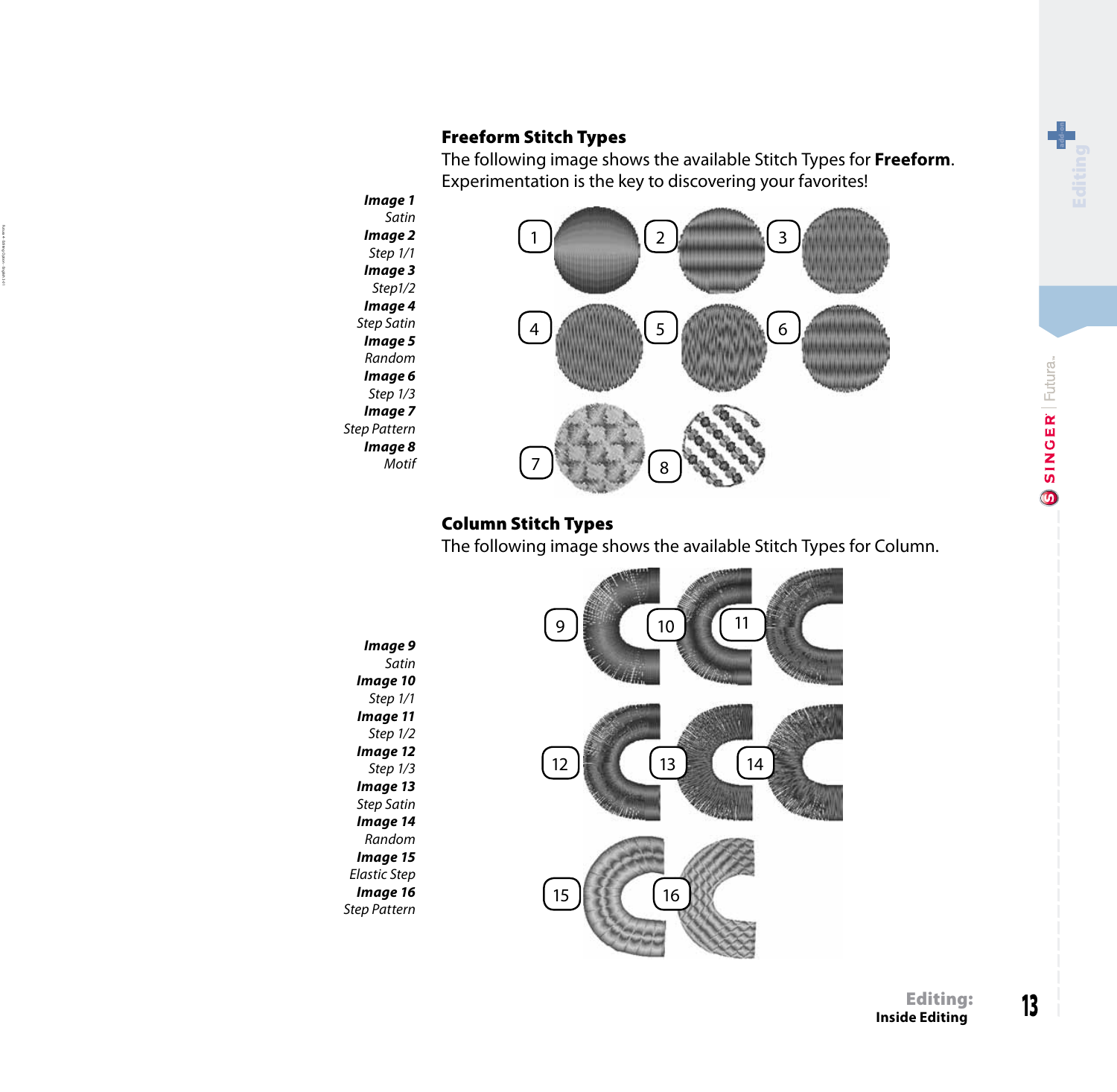*Freeform's Normal Fill- Pattern, Elastic and Motif Stitch Types* These are stitch types that have repeated patterns. Step Pattern and Elastic are like "carved" shapes inside a block. Motif has "lacy" elements that typically leave the background showing. Step Pattern can be found in the following: Freeform & Shapes/ Normal Fill; Column/ Normal Fill. Motif can be found: Freeform & Shapes/ Normal Fill & Running Stitch.

Futura 4 - Editing Option - English

#### *Use Stitch Types*

To use these stitch types, choose one from the Stitch Types list. Then, click on "Catalog" and choose a pattern or motif from the list. Click "Apply" and the pattern will be generated in the block.

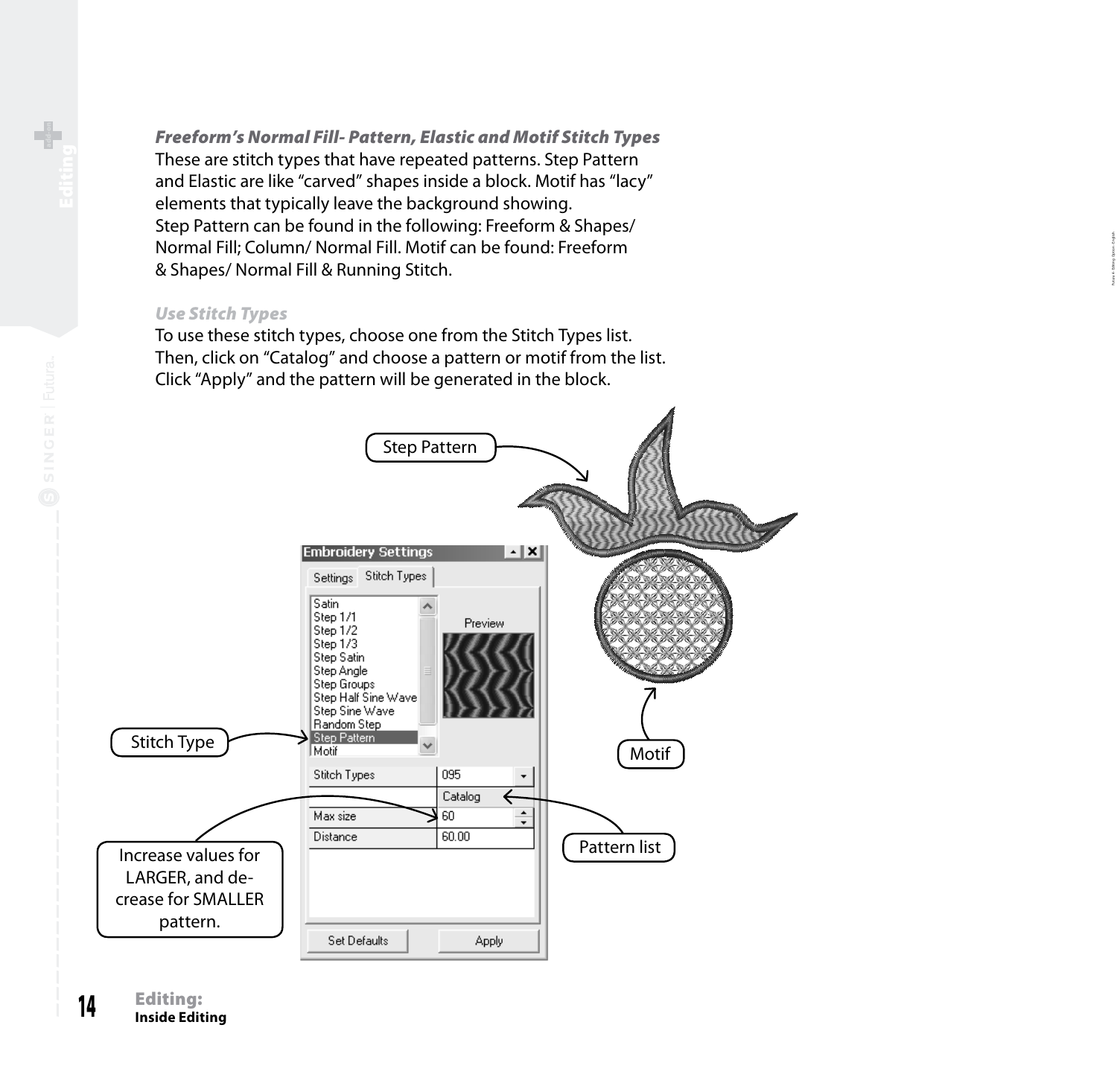

*Appliqué appears identical to Column Satin with simulated fabric.*

Futura 4 - Editing Option - English 3-01



*You can choose to turn on/off first or second hold down line, even the overlock stitches - thus achieving different style look on your Appliqué block.*

 *Attention!*

*Make sure to always click on 'Apply' after making a change in the Embroidery Settings, for the new values to apply to the block.*

*Appliqué Stitch Type* Appliqué is a special stitch type allowing creation of appliqué embroidery which is the term for a fabric piece on top of the garment fabric fastened with embroidery stitches on the outline of it.

The software automatically generates the following sequence of embroidery on the outline of the area digitized :

1. a running stitch to 'indicate' the area where the fabric should be positioned,

2. a jump stitch to move the embroidery frame out, allowing you to easily place the appliqué fabric to the position indicated. This will only apply if 'Frame out' setting is checked.

3. the 'First Hold down line' which is the running stitch to tie the appliqué fabric to the garment fabric,

4. the 'Second Hold down line' which in this case is an E-stitch to stronger tie the appliqué fabric to the garment fabric,

4. the 'Overlock stitches' which is the satin outline that gives the final touch and look of the appliqué part.

| <b>Embroidery Settings</b>                                         | $\left  \right $ |
|--------------------------------------------------------------------|------------------|
| Stitch Type<br>Settings                                            |                  |
| Step Sine Wave<br>Step Pattern<br>Random Step<br>Motif<br>Applique | Preview          |
| Guide line stitch length                                           | 25.00            |
| First Hold down line                                               |                  |
| √ Second Hold down line                                            |                  |
| √ Overlock stitches                                                |                  |
| Density                                                            | 4.00             |
| Width                                                              | 30.00            |
| Frame Out                                                          |                  |
|                                                                    |                  |
|                                                                    |                  |
|                                                                    |                  |
|                                                                    |                  |
|                                                                    |                  |
|                                                                    | Apply            |

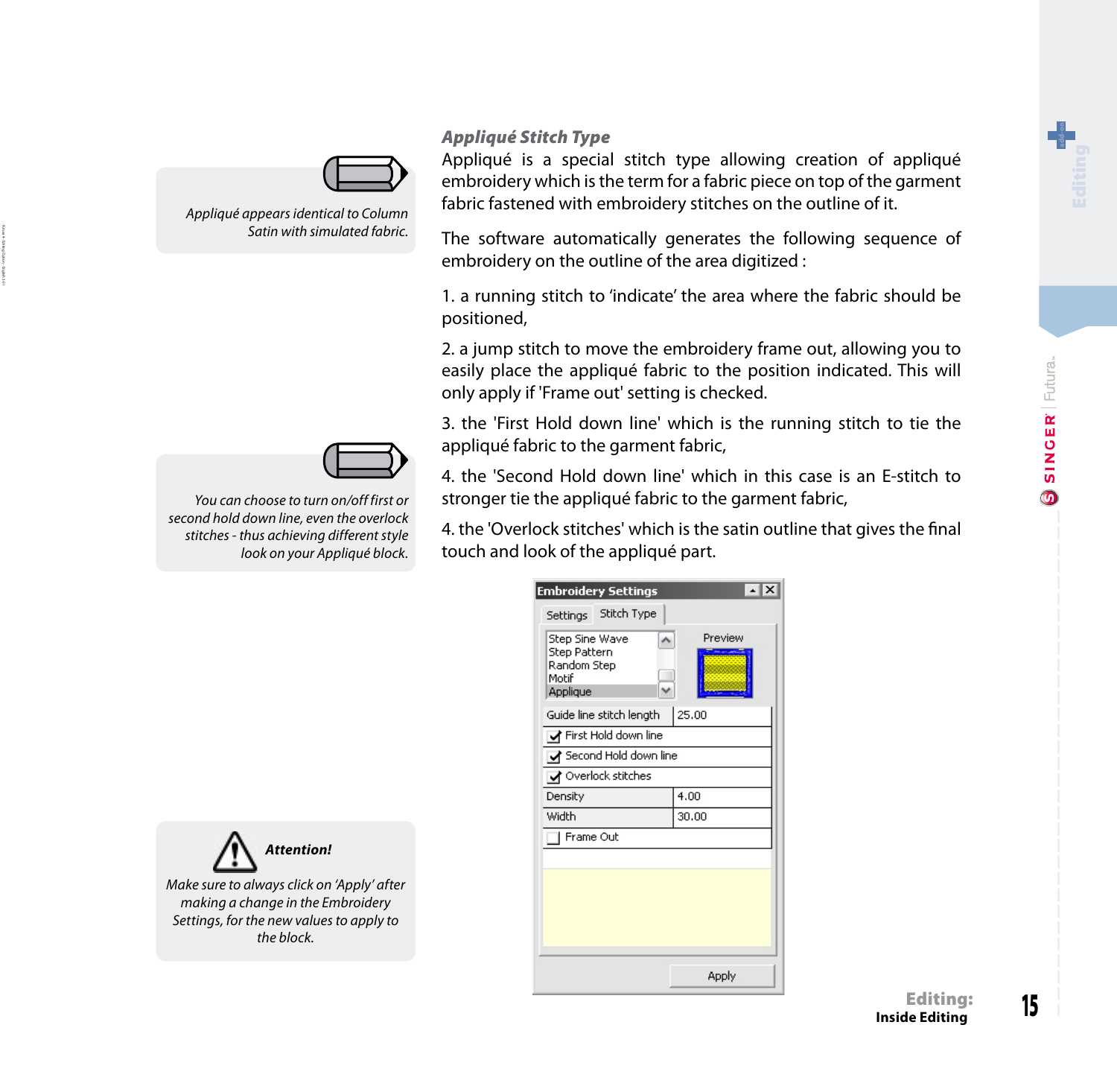



*'Draw Appliqué' option in System Parameters when checked displays a color swatch on the area where the Appliqué fabric will be placed.*

Futura 4 - Editing Option - English





*Appliqué also applies for text in Lettering. Please note however than after lettering is switched to Appliqué it can not be switched back to Column (which is the standard for Lettering).* 

*You would have to redo that Lettering part for Column, something that anyway is very easy in Software.*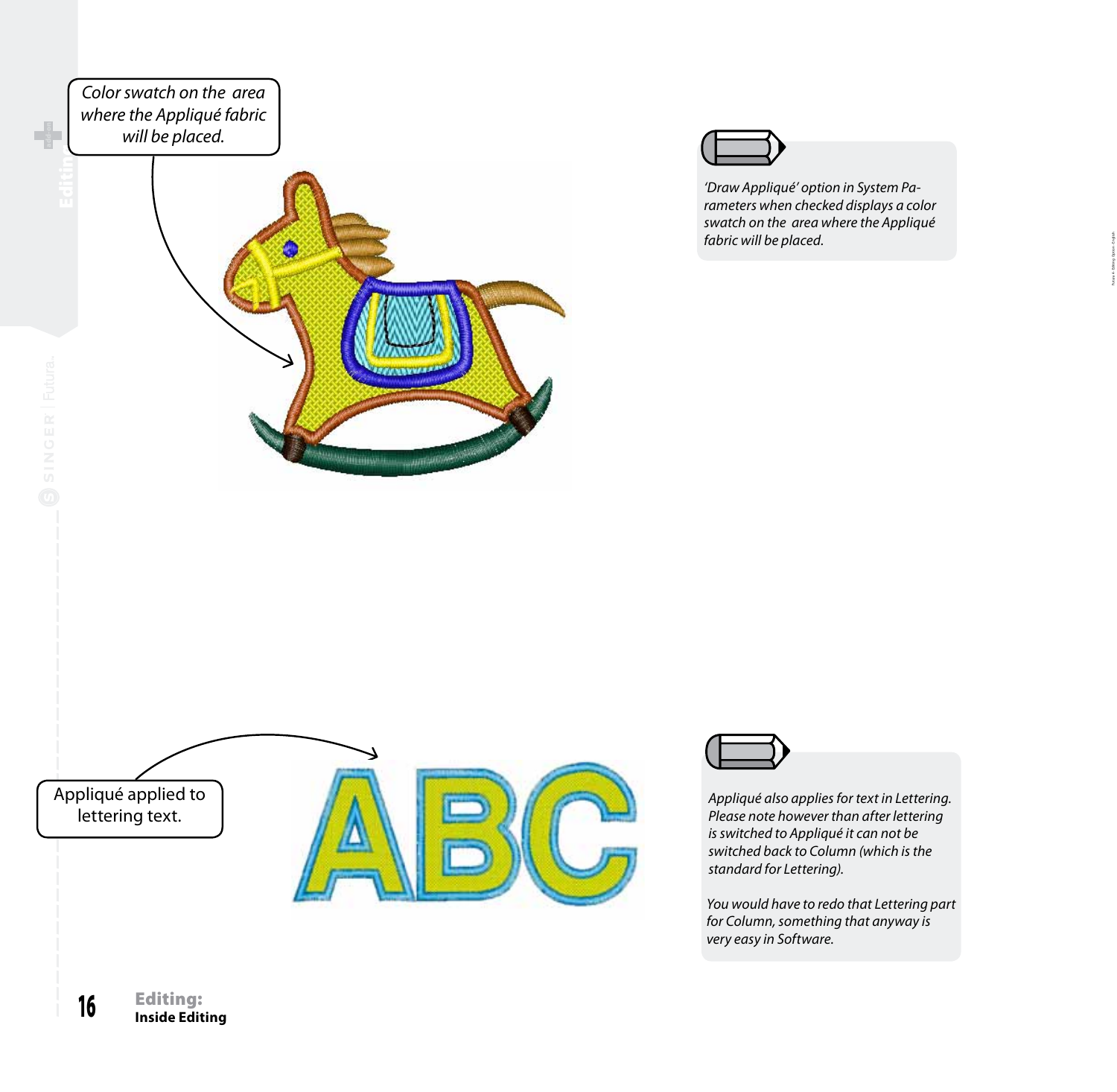# Inside Stitch Edit

#### Stitch Edit

With the Stitch Edit feature, **individual stitches** can be **moved**, **deleted** and **inserted,** and blocks can be divided using "**Split Block**".

The **Stitch Edit** function can be used with "block format"- the native language of your software, or "machine stitch format" - stock designs that were not digitized using the Software.

#### *To edit individual stitches:*

| <b>Step</b> | <b>Action</b>                                                                                                              | <b>Result</b>                                                                                       |
|-------------|----------------------------------------------------------------------------------------------------------------------------|-----------------------------------------------------------------------------------------------------|
| >1          | Select Editing/Stitch Edit<br>$\lambda$ icon.                                                                              | The mouse cursor will<br>change appearance.                                                         |
| >2          | <b>Click and drag</b> any stitch to<br><b>MOVE</b> to a new position.                                                      |                                                                                                     |
| >3          | Right-Click to "locate" on<br>desired stitch. Travel with<br>up and down arrows (on<br>keyboard).                          |                                                                                                     |
| >4          | Choose the <b>Delete</b> key or<br>Delete Icon to <b>DELETE</b> a<br>stitch, or <b>hold down key</b> to<br>delete an area. | The stitch(es) will be "erased".                                                                    |
| >5          | Right-Click to "locate" on<br>desired stitch.                                                                              |                                                                                                     |
| >6          | Choose the <b>Insert</b> $\bullet$ Icon.                                                                                   |                                                                                                     |
| >7          | <b>Click two times to Insert a</b><br>stitch.                                                                              | The 1 <sup>st</sup> Click is <b>locating</b> ; the<br>2 <sup>nd</sup> Click is <b>positioning</b> . |
| >8          | Select <b>Esc.</b> Alternatively,<br>Click <b>Editing</b> icon again.                                                      | Editing mode will end.                                                                              |

*If working with a Block file (that was digitized with FUTURA), all Stitch Edit changes will be lost if Block Editing is done afterwards. To prevent this, do all stitch editing last!*

Futura 4 - Editing Option - English 3-01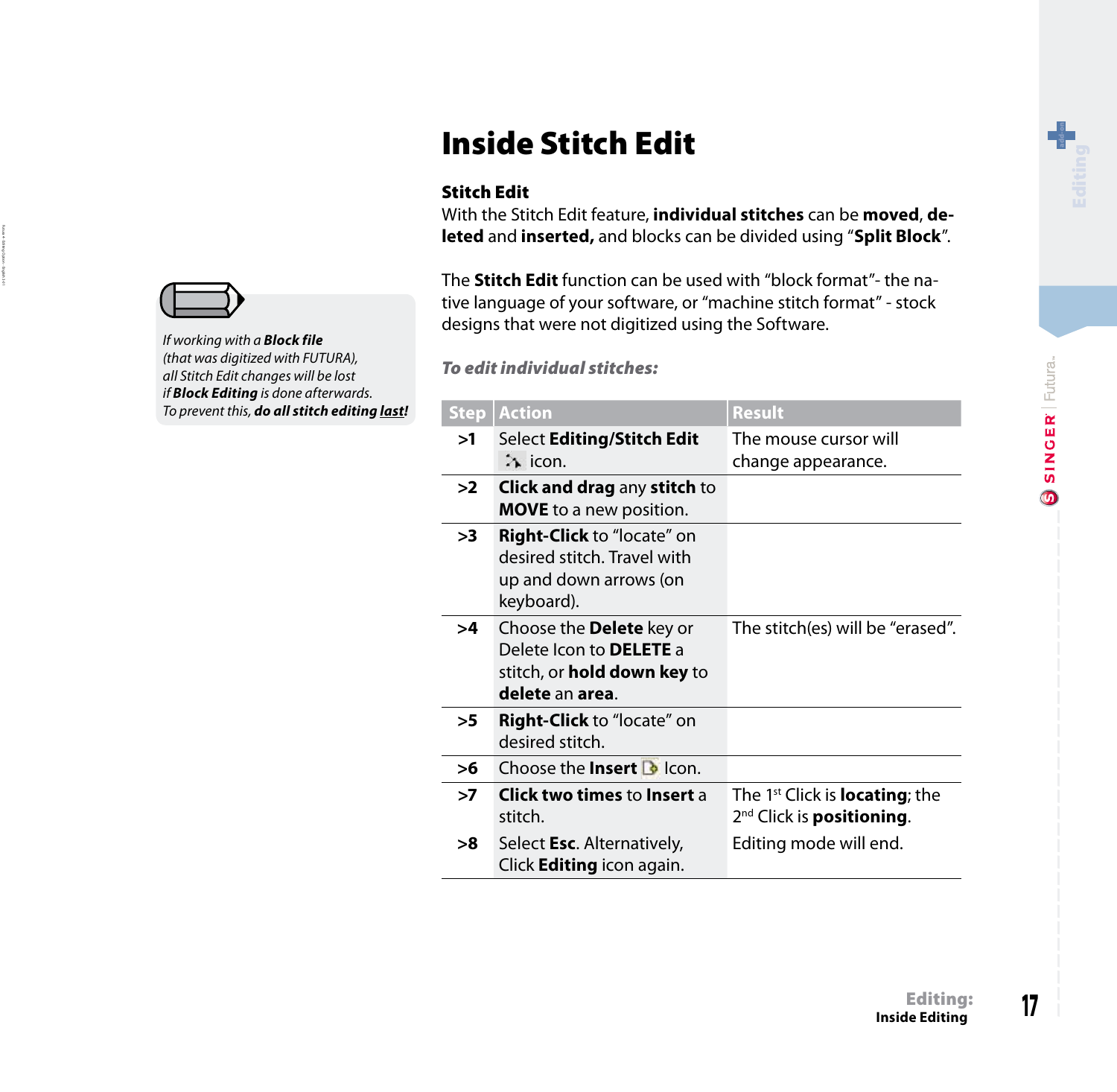## Inside Stitches to Blocks

The '**Stitches to Blocks'** function allows for transformation of a design in stitch format (only stitch information) into block outline information, thus allowing for advanced outline editing.

What the software does is by looking at the stitches of a design (and its color parts) to try to assume how these parts where built and, based on this information, to rebuild the blocks.

During this process it is expected for the software not to be able to rebuild it exactly as it had been originally digitized.

Nevertheless, this feature provides the powerful capability of taking a design that due to its format (for example .dst) allows for only limited editing capabilities and convert it into a format that provides unlimited capabilities to edit outlines, stitch direction, stitch types etc. and take advantage of the power provided through the features offered in the FUTURA Editing module.

## Inside Optimize

The **'Optimize'** option allows 'cleaning' of unnecessary very small stitches and also jump stitches that might be likely to cause thread breakage.

The **FUTURA editing** module provides the option through this feature to specifically set the value of length of stitches that should be eliminated.



*Make sure to save any design that has been converted with 'Stitches to blocks' to the FUTURA native file format (.fhe), in order to maintain full editing capabilities anytime opening the design.*

Futura 4 - Editing Option - English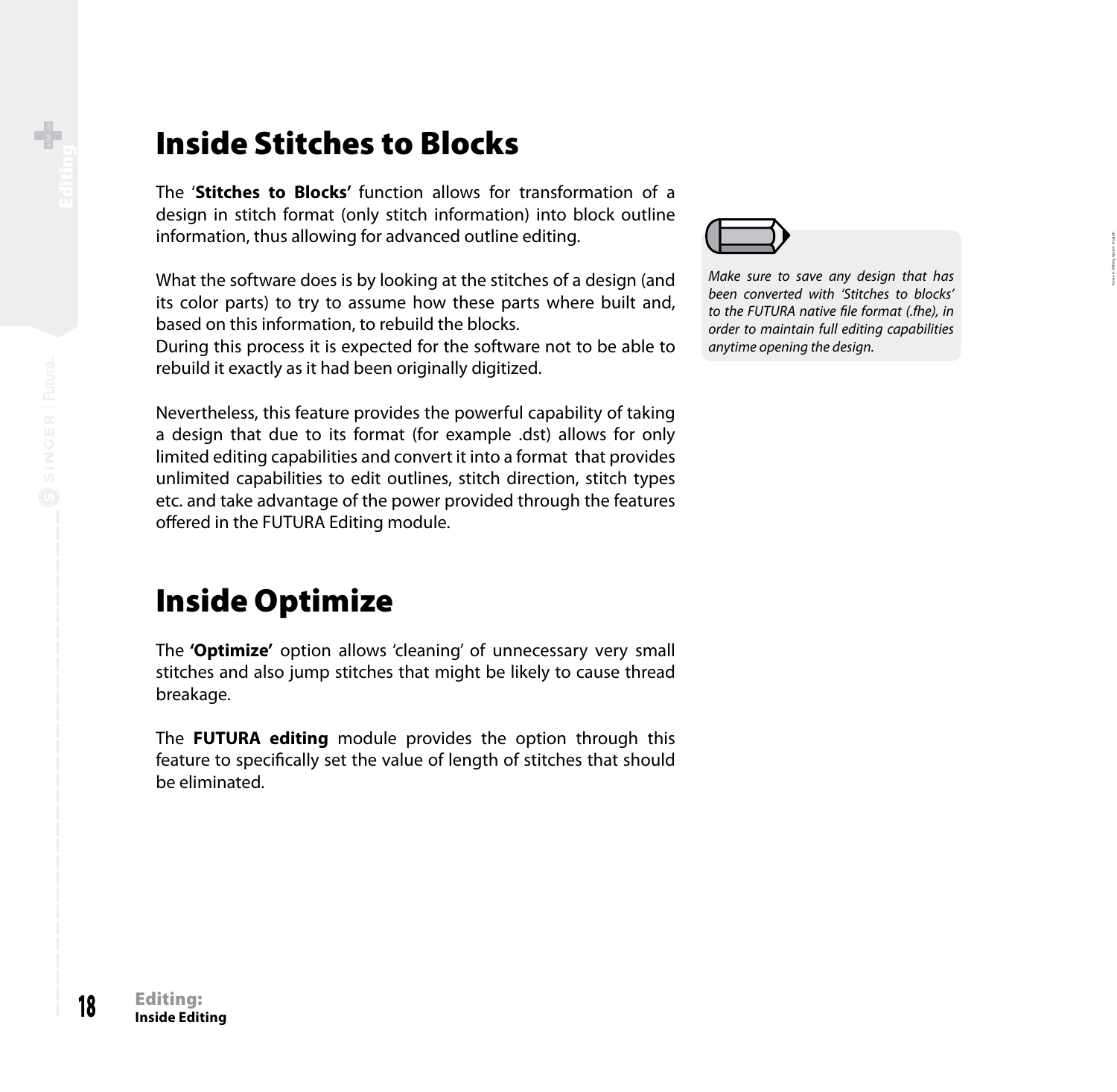Futura 4 - Editing Option - English 3-01